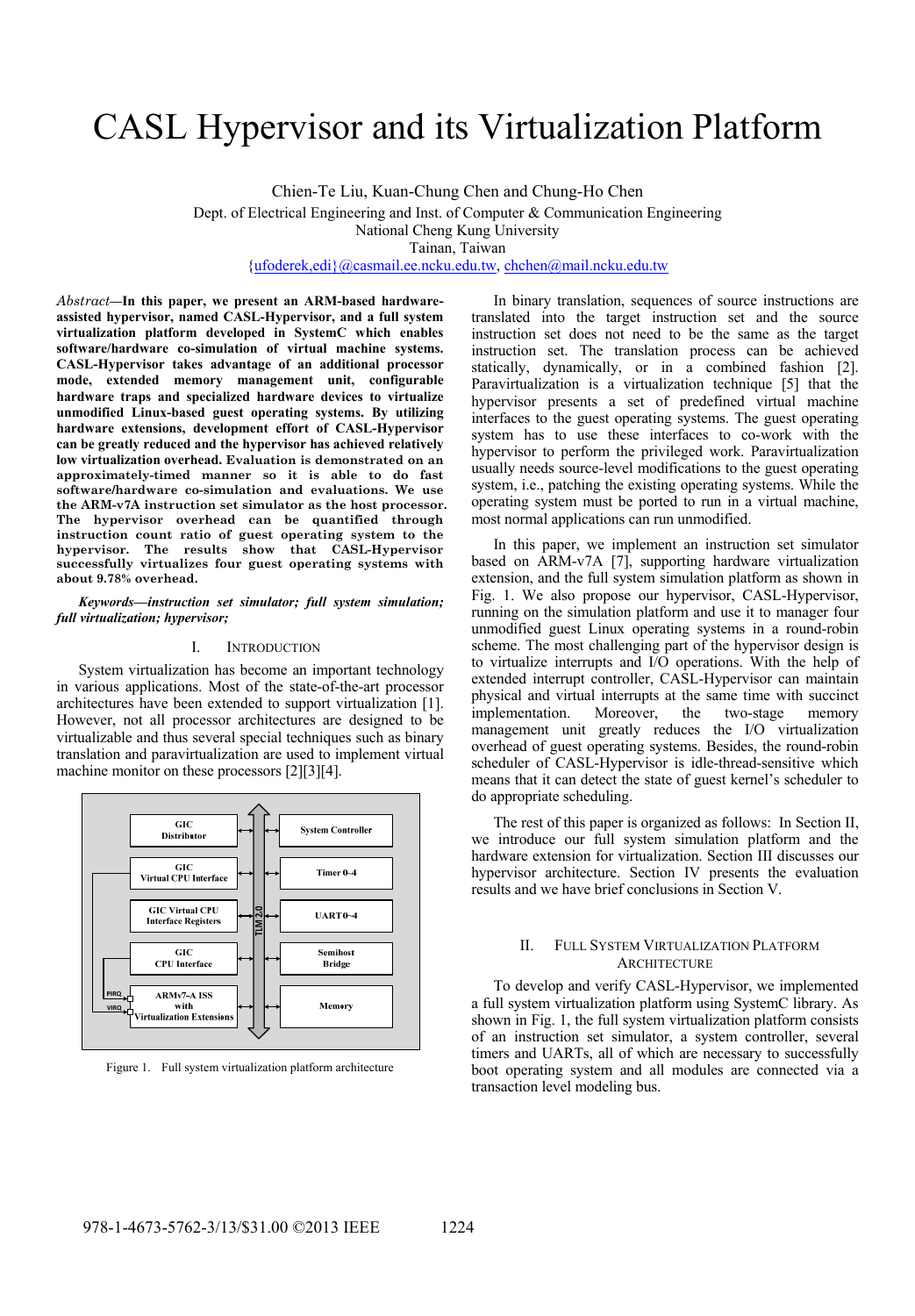## *A. ARMv7A Instruction Set Simulator*

An instruction set simulator (ISS) is a computer program which mimics the behavior of a target processor. The instruction set simulator implemented in this paper is based on ARMv7A architecture with virtualization extensions and its correctness has been verified by successfully booting a Linux kernel with an initial ram disk. Following are the ARMv7A virtualization extension functions implemented in our instruction set simulator.

## *1) Privilege Levels and Processor Modes:*

The ARM architecture has three privilege levels (PL) from privilege level 0 to privilege level 2. The User mode is the least privilege mode while Supervisor mode, Abort mode, IRQ mode, FIQ mode, and Undefined mode have higher privilege level than the User mode. These modes exist in prior ARM architecture. The ARM virtualization extension introduces the HYP mode which has the highest privilege and is designed for the use of hypervisor. Operating system usually executes under Supervisor mode while applications run under User mode. When ARM processor gets into the privilege operations, such as WFI (wait for interrupt), the processor changes its mode to the HYP mode and executes the hypervisor code.

#### *2) Exceptions:*

There are eight exceptions defined in ARMv7A architecture as shown in Table I. The new exception type, HYP trap, has its own interrupt vector address. The operating system or the hypervisor must provide interrupt service routines in advance in order to resolve processor exceptions.

TABLE I. ARMV7A EXCEPTIONS

| <b>Exception Type</b> | Mode       | <b>High Vector</b><br><b>Address</b> | <b>Low Vector</b><br><b>Address</b> |
|-----------------------|------------|--------------------------------------|-------------------------------------|
| Undefined             | Undefined  | 0x00000004                           | 0xFFFF0004                          |
| Software              |            |                                      |                                     |
| Interrupt             | Supervisor | 0x00000008                           | $0x$ FFFF0008                       |
| Prefetch Abort        | Abort      | 0x0000000C                           | 0xFFFF000C                          |
| HYP Trap              | <b>HYP</b> | 0x00000010                           | $0x$ FFFF0010                       |
| Data Abort            | Abort      | 0x00000014                           | $0x$ FFFF0014                       |
| IRO                   | <b>IRO</b> | 0x00000018                           | $0x$ FFFF $0018$                    |
| <b>FIO</b>            | FIO        | 0x0000001C                           | $0x$ FFFF001C                       |

#### *3) Hyperviosr Traps:*

For better efficiency on processor virtualization, the ARM processor with virtualization extensions supports trapping certain privileged operations into the HYP mode. For instance, coprocessor access and WFI instruction can be configured to be trapped to the HYP mode. The error code is saved to the HYP syndrome register (HSR) so that when a hardware trap is generated, the hypervisor can read and decode the error code inside the HSR to perform the corresponding operations. For the exceptions which are configured to be routed to the HYP mode, the return address is saved to the exception return register (ELR) and then hypervisor can use the exception return instruction (ERET) for fast exception return.

Same as a hypervisor trap, the corresponding error code is saved to the HSR when exceptions are routed to the HYP mode so that the hypervisor can read and decode the HSR to do the corresponding service. The error codes are listed in Table II.

TABLE II. ERROR CODES OF HSR

| <b>Error Code</b> | <b>Exception Class</b>                       |
|-------------------|----------------------------------------------|
| 0x01              | Trapped WFI or WFE instruction               |
| 0x03              | Trapped MCR or MRC access to CP15            |
| 0x04              | MCRR or MRRC access to CP15                  |
| 0x05              | Trapped MCR or MRC access to CP14            |
| 0x07              | Trapped access to CP0-CP13                   |
| 0x08              | Trapped access to CP0-CP13                   |
| 0x11              | Supervisor call exception routed to HYP mode |
| 0x12              | Hypervisor call                              |
| 0x20              | Prefetch abort routed to HYP mode            |
| 0x21              | Prefetch abort taken from HYP mode           |
| 0x24              | Data abort routed to HYP mode                |
| 0x25              | Data abort taken from HYP mode               |

#### *B. Virtual Memory System Architecture*

In ARMv7A architecture, the address translation, accessing permission, attribution determination and checking are controlled by the memory management unit. With ARM virtualization extensions, the memory management unit (MMU) can support two stages of virtual address translation and the page table descriptors can be in either 32-bit short format or 64-bit long format.

#### *1) Two stage virtual address translation*

The ARMv7A architecture with virtualization extensions provides multiples stages of memory system control. Memory system control of each stage is provided by MMU and each MMU has its own independent set of controls. Our ISS has implemented the following MMUs:

- Non-secure PL2 stage 1 MMU
- Non-secure PL1&0 stage 1 MMU
- Non-secure PL1&0 stage 2 MMU

## III. CASL-HYPERVISOR ARCHITECTURE

CASL-Hypervisor is a virtual machine monitor designed for ARM architecture; it can virtualize ARM Linux without any source-level modifications. CASL-Hypervisor exploits virtualization extensions supported in ARMv7A architecture to run multiple guest operating systems efficiently at the same time.

## *A. CPU Virtualization*

To manage processes, the operating system (PL1 supervisor mode) has to transfer the control of the processor to a user process (PL0 user mode) and reclaim the control later. The CASL-Hypervisor uses a similar approach as used in a normal operating system. To support full virtualization, CASL-Hypervisor runs under PL2 HYP mode with the guest operating system running under the PL1 supervisor mode. When performing virtual machine switches, the hypervisor transfers control to the guest operating system using ERET instruction to change the processor mode and program counter simultaneously. Since the CASL-Hypervisor uses full virtualization, only hypervisor traps, physical interrupts, and routed data aborts can reclaim the control from the guest operuating systems.

This work was sponsored and supported in part by the National Science Council of Taiwan under grand NSC 101-2220-E-006-002-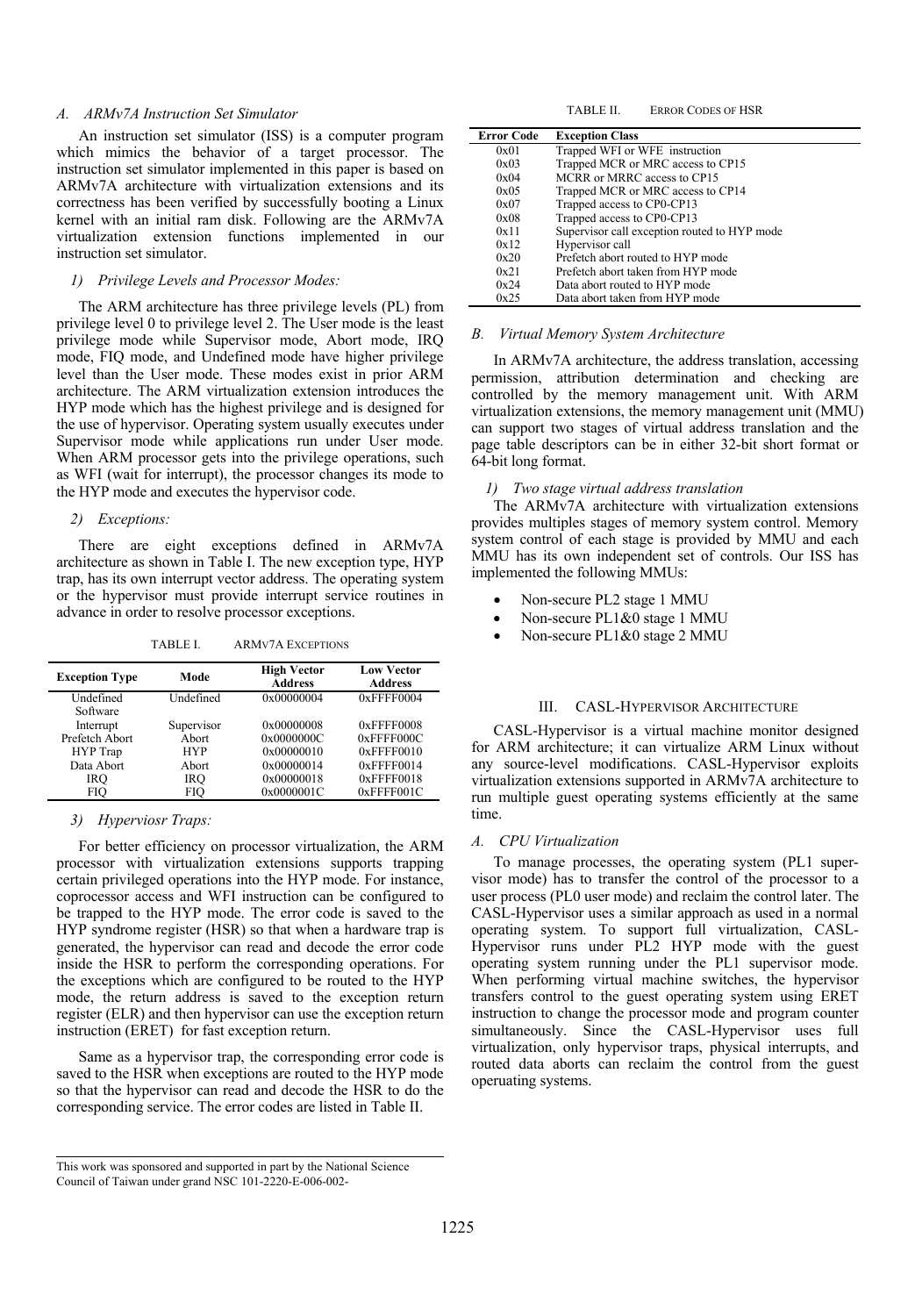

Figure 3. Interrupt in virtulized environment

## *B. Memory Virtualization*

There are three page tables used in the translation process under the virtualization environment as shown in Fig. 2. The fully virtualized guest operating system retains the control of its own stage-1 page table. This table translates a virtual address to the intermediate physical address (IPA). The IPA is then translated via the stage-2 page table controlled by the hypervisor. The translation process is achieved using hardware only so the performance overhead is minimal. It is noted that the guest operating systems are not aware of the existence of the stage-2 page table.

In order to allocate memory to each guest operating system, CASL-Hypervisor divides the memory into aligned and consecutive 4 KB pages. Since ARM Linux also uses aligned 4 KB pages as a basic block in its virtual memory system, it is reasonable for the hypervisor to use the same page size to do memory management and achieve better space efficiency with low performance overhead. We also implement an on-demand memory allocation scheme to achieve better memory space usage. The access to the unallocated memory region by a guest operating system is routed to the hypervisor via a data abort exception. The hypervisor decodes the destination address and if the address is in the range of a virtual machine's main memory mapping, the hypervisor allocates an unused page and allows the virtual machine to finish the operation. In addition, subsequent accesses to that memory region can be performed directly without interferences from the hypervisor. With ondemand memory allocation, CASL-Hypervisor can have finegrained memory management while not losing performance. Fig. 2 illustrates the table walk of hypervisor and guest operating system.

#### *C. Interrupt Virtualization*

In a virtualization environment, the hypervisor has to trap the physical interrupt and then distribute the interrupt signal to a guest operating system. With the virtualization extension supported by the generic interrupt controller (GIC), CASL-Hypervisor traps the physical interrupt signal sent from peripheral devices and then passes it to the guest operating systems through the GIC virtual interface. Fig. 3 has the detailed interrupt processing sequence.

In Fig. 3, assuming interrupt (ID32) is forwarded to the processor and a physical IRQ exception is routed to the hypervisor. The hypervisor reads interrupt acknowledgement (ACK32) from the GIC CPU interface. After getting the interrupt information, the hypervisor transfers the interrupt to the GIC virtual interface register (notify 32, 70). The notification has pairing information of the physical interrupt ID and the virtual interrupt ID. Based on the information, the GIC virtual interface register, GIC virtual CPU Interface forwards the interrupts to the processor. The processor generates a virtual IRQ exception to trigger the guest operating system that enters its interrupt service routine (ISR). After executing the ISR, the guest operating system writes end of interrupt (EOI 70) to the GIC virtual CPU interface. Finally, the GIC distributor changes the state of the finished physical interrupt (EOI 32). Through this manner, CASL-Hypervisor can also simulate virtual devices and generate the virtual interrupts sent to the guest operating systems.

#### *D. Virutal Machine Scheduling*

The virtual machine switching process involves of storing and restoring virtual machine context to and from the memory. Virtual machine context contains essential execution states including registers values, coprocessor states, page tables, interrupt states, virtual devices' states and scheduling information.

The scheduler of CASL-Hypervisor uses a round-robin mechanism to switch between virtual machines. Each virtual machine has the same priority and fixed execution time. When a virtual machine is resumed from the inactive queue, the scheduler resets the system timer and restores the virtual machine's context so that the guest operating system can continue its execution. The system timer generates an interrupt after a fixed period of time to let the hypervisor regain the control; current configuration uses 30 ms as the default virtual machine switch interval. In addition, Linux has a special kernel thread called idle thread which runs only when no other runnable processes are available. The idle thread of ARM Linux contains the WFI instruction. If a virtual machine issues a WFI instruction, the scheduler removes the virtual machine from the scheduling queue. The virtual machine will be rescheduled only when an interrupt for that virtual machine comes.

### IV. EVALUATION RESULT

This section describes the performance overhead of the CASL-Hypervisor when booting Linux OS and running MiBench test suite applications [8]. The processor utilization rate of the hypervisor is calculated based on the percentage of the total number of instructions used by the hypervisor. The